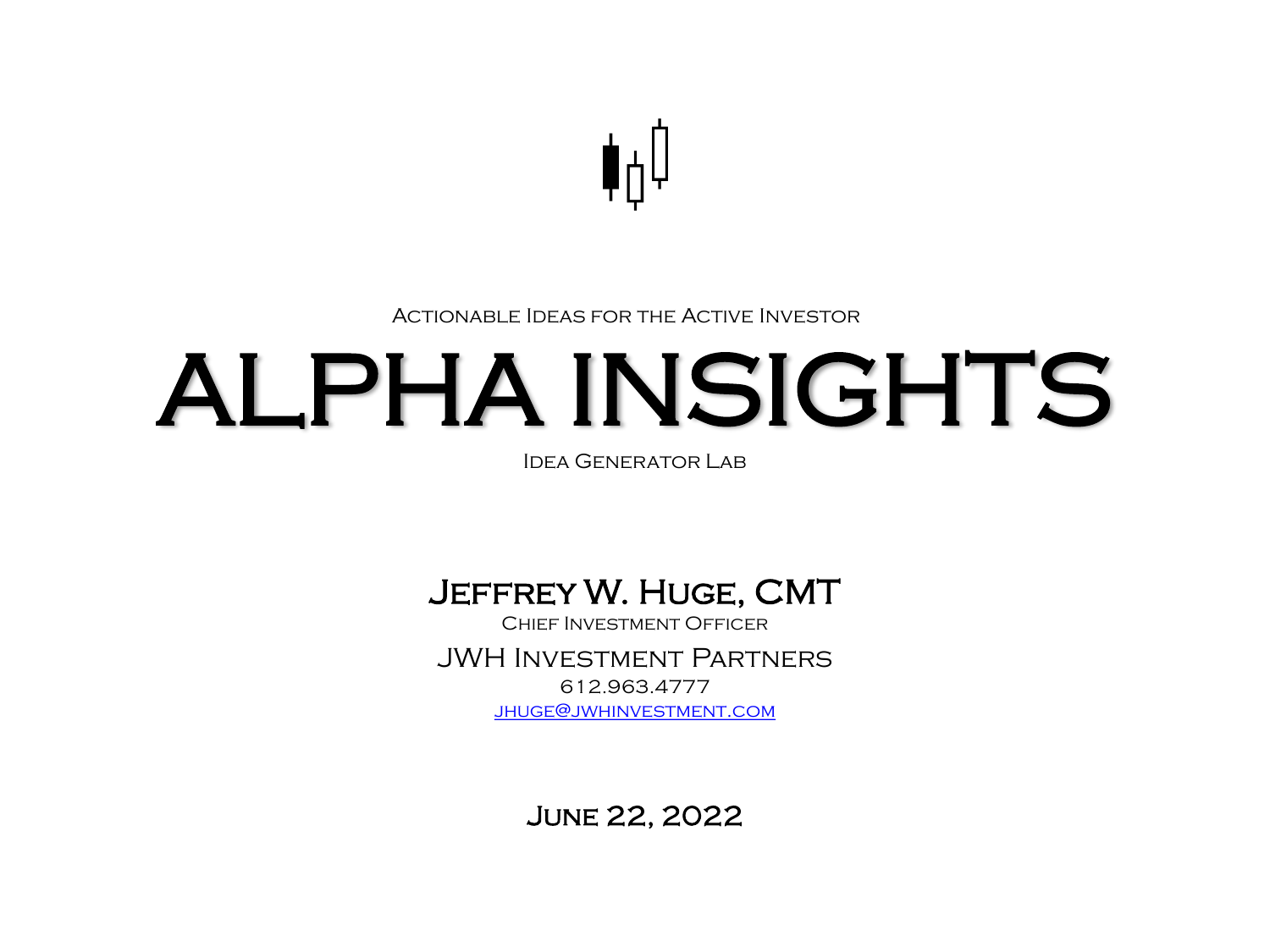#### **Top Actionable Idea of the Week**

Meridian Bioscience, Inc. (VIVO), is a small-cap life science company, that develops, manufactures, distributes, and sells diagnostic test kits primarily for gastrointestinal and respiratory infectious diseases, and elevated blood lead levels worldwide. They have recently indicated that their inhibitor-tolerant qPCR mixes are perfect for developing "Monkeypox" assays without further need for optimization. VIVO reports their 3Q22 quarterly results on August 5, at 8:00 AM ET. <https://www.meridianbioscience.com/>

The shares of VIVO posted a new 52-week high yesterday, penetrating a key resistance level to resolve a multi-month base formation of the "Cup & Handle" variety. This base appears to be part of a larger degree bearish-to-bullish reversal pattern. The bullish inflection above \$29, if sustained, projects a measured move to approximately \$41 initially (+36%), then \$49 (+63%) longer-term.  $[($29 - $17) + $29 = $41]$ ;  $[($27$  $-$  \$5) + \$27 = \$49]. An initial stop-loss provision set at \$27.50 would limit the downside to  $\sim$  8% of capital at risk, and establish a very attractive > 4:1 positive risk skew. **Charts 1 & 2**

VIVO is leading the Health Care sector, and the Biotech sub-sector, as well as the S&P 600 and S&P 500 indexes. It has seen a marked acceleration in its momentum relative to the benchmark over the past four weeks. **Chart 3**

From a purely relative strength perspective, the VIVO / SPY ratio appears poised to break out above chart resistance to resolve a structural base formation. Our proprietary Alpha Trend Model has turned positive in March, which adds confidence to the call with respect to the strength of the relative trend. **Chart 4**

**TRADE IDEA:** Long VIVO

**ENTRY PRICE:** \$30 Limit

PROFIT TARGET: \$41, then \$49

**INITIAL STOP-LOSS:** \$27.50

**POSITION SIZE:** 5% Max

Performance Update. **Charts 5 &6**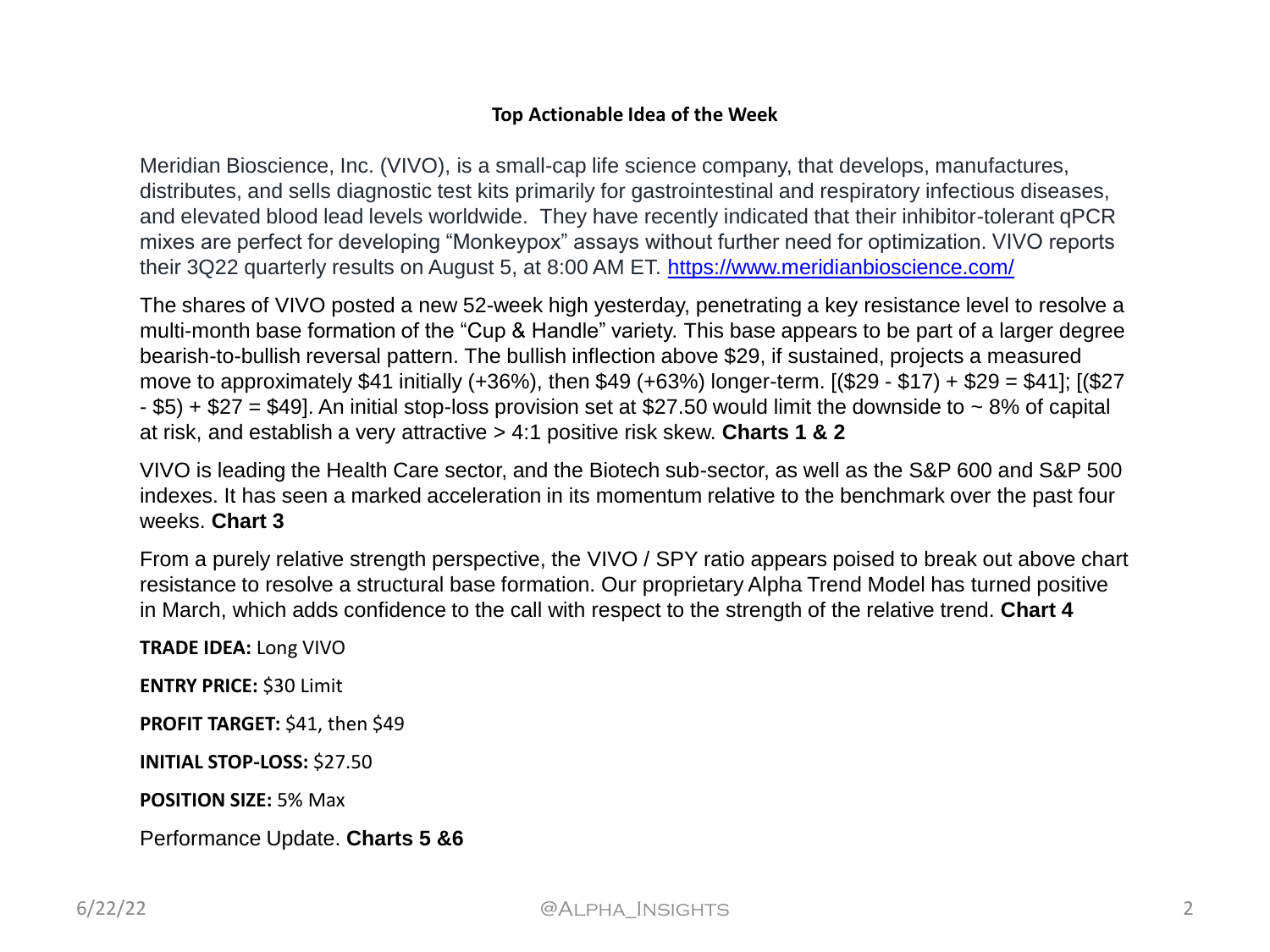### Meridian Bioscience - weekly

*Profit Target = \$41.00; Stop-Loss = \$27.50*

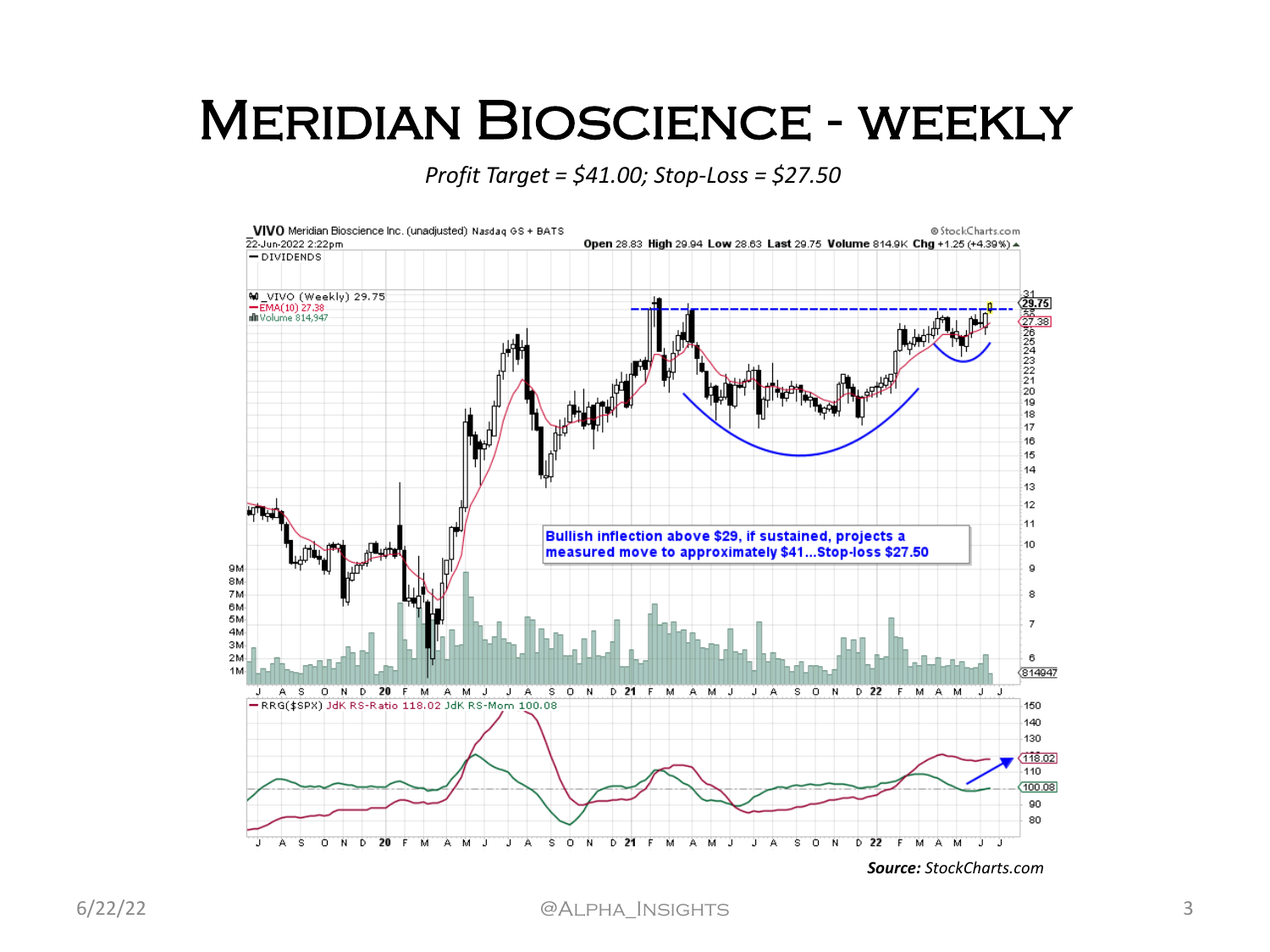### Meridian Bioscience - Monthly

*Profit Target = \$49.00; Stop-Loss = \$24.00*

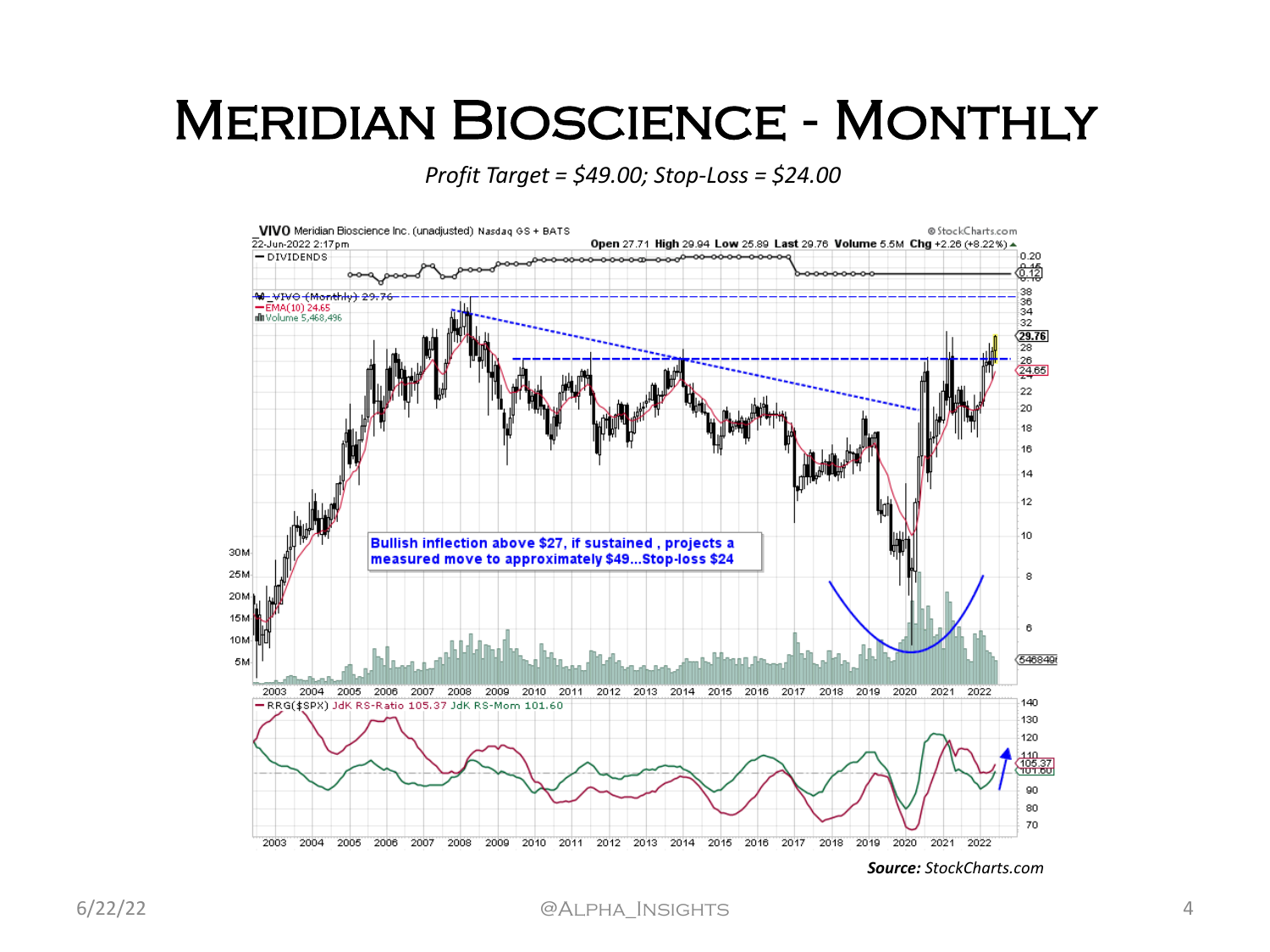# Relative Strength Analysis

VIVO is leading the Health Care sector, and the Biotech sub-sector, as well as the S&P 600 and S&P 500 indexes. It has seen a marked acceleration in its momentum relative to the benchmark over the past four weeks.



### **Weekly Relative Strength Profile**

| chart | visible | tail | symbol      | name                                | sector             | industry                | price       | %chg               |
|-------|---------|------|-------------|-------------------------------------|--------------------|-------------------------|-------------|--------------------|
| фP    | Ø       |      | <b>VIVO</b> | Meridian Bioscience Inc.            | <b>Health Care</b> | <b>Medical Supplies</b> | 29.68       | $\blacksquare$ 6.5 |
| ыF    | V       |      | <b>XBI</b>  | <b>SPDR S&amp;P Biotech ETF</b>     |                    |                         | $72.65$ 2.2 |                    |
| 60P   | u       |      | <b>XIV</b>  | Health Care Select Sector SPDR Fund |                    |                         |             | $125.25$ $-6.1$    |
| 岬     | ✓       |      | <b>SSPX</b> | S&P 500 Large Cap Index             |                    |                         | 3789.13     | $-8.9$             |
| фP    |         |      | <b>SSPX</b> | S&P 500 Large Cap Index             |                    |                         | 3789.13     | $-8.9$             |
| off   |         |      | IJR         | iShares Core S&P Small-Cap ETF      |                    |                         | 91.20       | $-10.7$            |

*Source: StockCharts.com*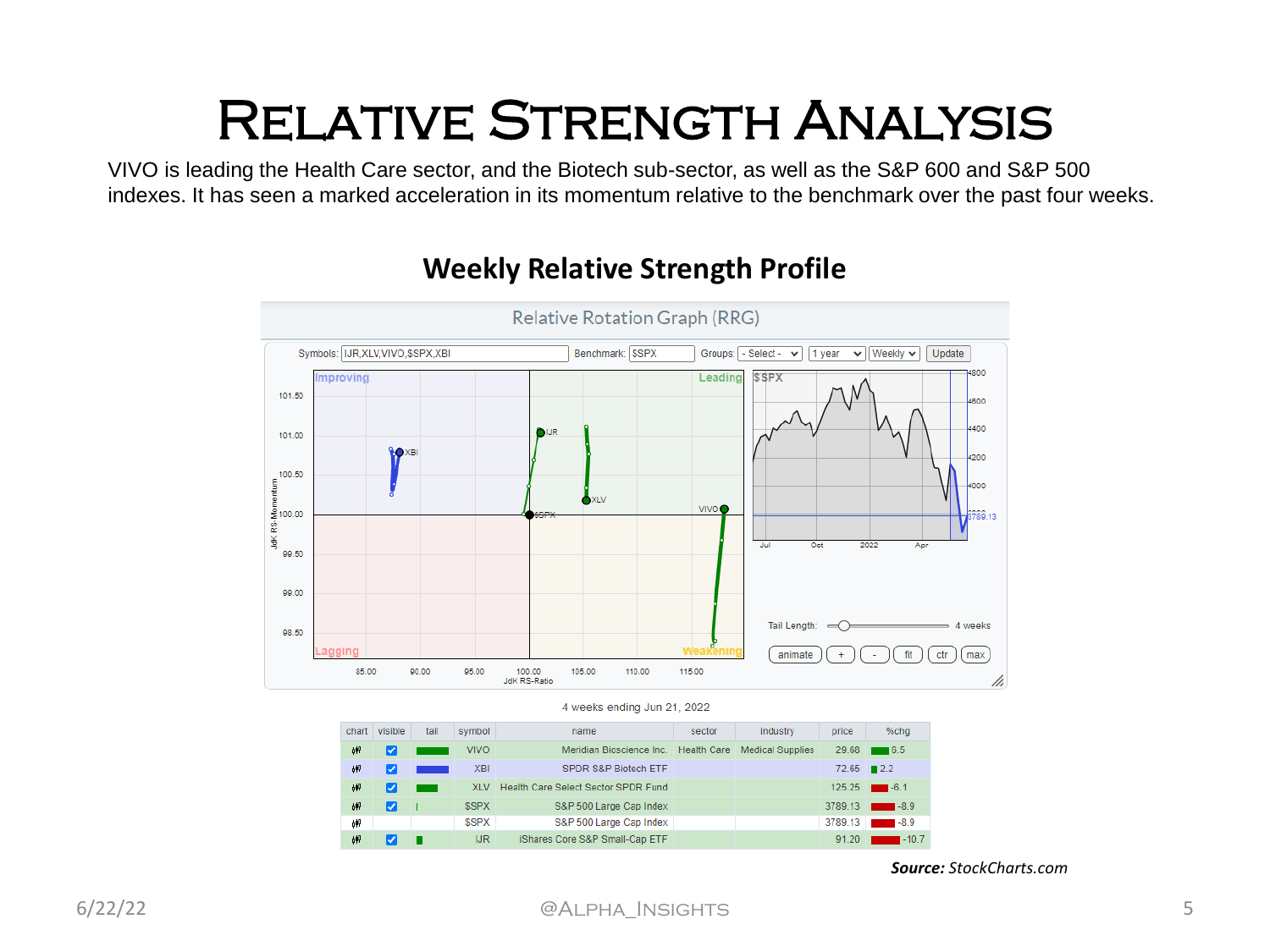## Alpha Trend Model

*VIVO / SPY Ratio w/ Alpha Trend Model* 

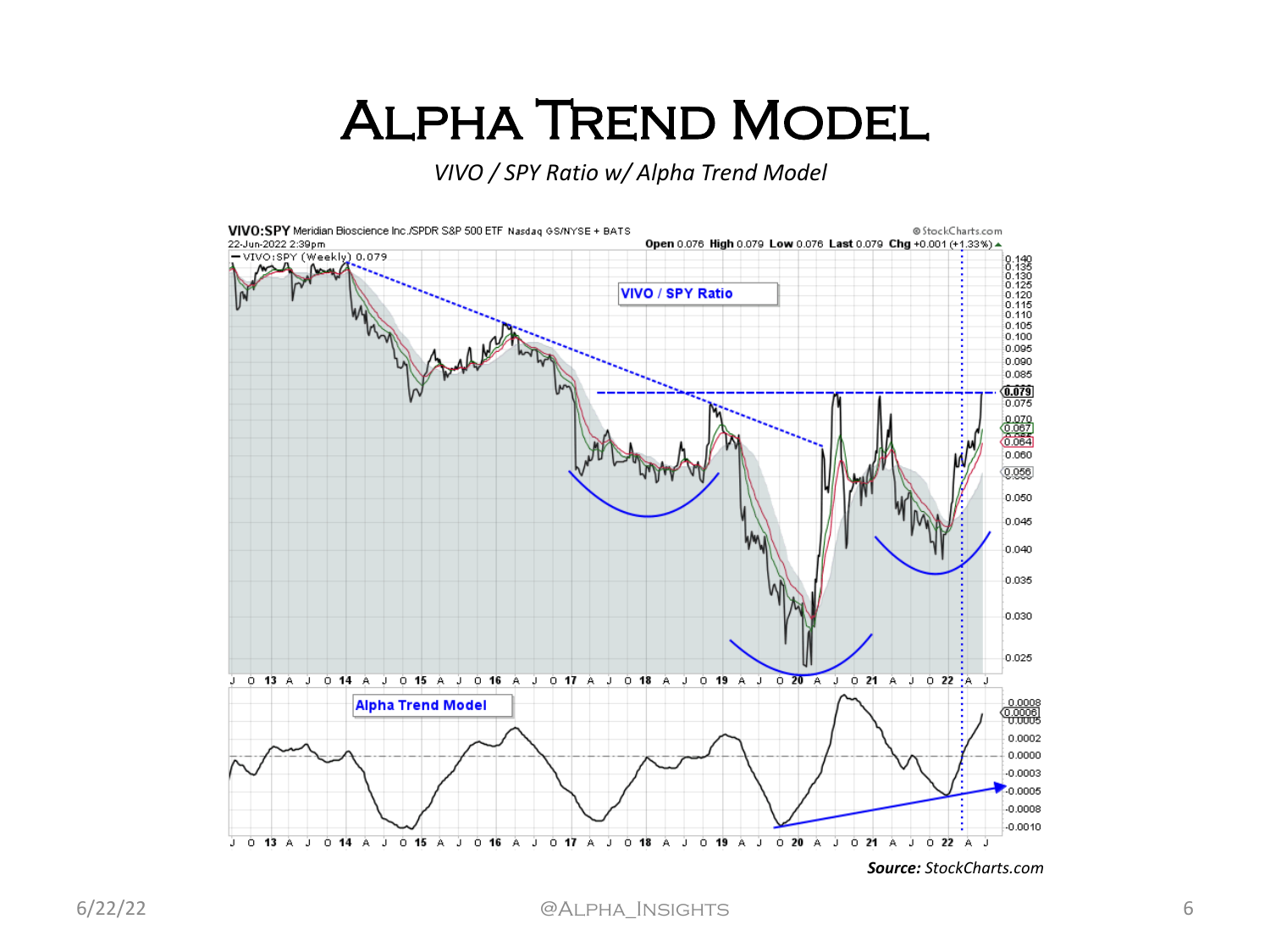# **OPEN POSITIONS/ORDERS UPDATE**

**Open Positions**

| <b>PA</b><br>TradeExchange | Products    | n Orders   |                | <b>P</b> Positions                  |                        |                  |                                      |              |                           | $\Theta$ Jeffrey Huge $\sim$ |  |
|----------------------------|-------------|------------|----------------|-------------------------------------|------------------------|------------------|--------------------------------------|--------------|---------------------------|------------------------------|--|
| Home » Positions           |             |            |                |                                     |                        |                  |                                      |              |                           |                              |  |
| Date $\div$                | Symbol ≑    | QTY $\div$ | Entry<br>Price | Current<br>$\frac{1}{\pi}$<br>Price | Total<br>$\div$<br>P&L | Return $\hat{z}$ | Profit<br>$\hat{=}$<br><b>Target</b> | Stop<br>Type | Stop<br>$\hat{=}$<br>Loss | Product $\div$               |  |
| 06/15/2022 2:24 pm         | <b>SAFM</b> | 24         | \$208.13       | \$208.16                            | \$0.82                 | 0.02%            | \$250                                | Stop         | \$196.00                  | <b>Idea Generator</b><br>∕   |  |
|                            |             |            |                |                                     |                        |                  |                                      |              |                           | $\vert$ 1<br>$\langle$ $ $   |  |

### **Open Orders**

| <b>The TradeExchange</b> | Products   |            | $\mathbb{F}$ Orders | <b>Q</b> Positions |       |                             |              |                                |             |                   |               | $\Theta$ Jeffrey Huge $\sim$ |                  |
|--------------------------|------------|------------|---------------------|--------------------|-------|-----------------------------|--------------|--------------------------------|-------------|-------------------|---------------|------------------------------|------------------|
| Home » Orders            |            |            |                     |                    |       |                             |              |                                |             |                   |               |                              |                  |
| Date $\div$              | $Sym \div$ | $QTY \div$ | $AP \div$           |                    |       | $EP \div P T \div S L \div$ | Stop<br>Type | Order $\hat{z}$<br><b>Type</b> | Term $\div$ | Total<br>$\cos t$ | Alloc. $\div$ | Product $\div$               |                  |
| 06/08/2022 11:53 am      | <b>SCI</b> | 69         | \$72.10             | \$72.10            | \$87  | \$68.00                     | Stop<br>Loss | Stop<br>Limit                  | gtc         | \$4,974.90        | 5%            | <b>Idea Generator</b>        | $\mathscr{S}$    |
| 05/11/2022 2:11 pm       | <b>GLD</b> | 28         |                     | \$178              | \$235 | \$166.00                    | Stop<br>Loss | Stop<br><b>Market</b>          | gtc         | \$4,984           | 5%            | <b>Idea Generator</b>        | $\boldsymbol{Z}$ |
|                          |            |            |                     |                    |       |                             |              |                                |             |                   |               |                              |                  |

*Source: TradeExchange.com*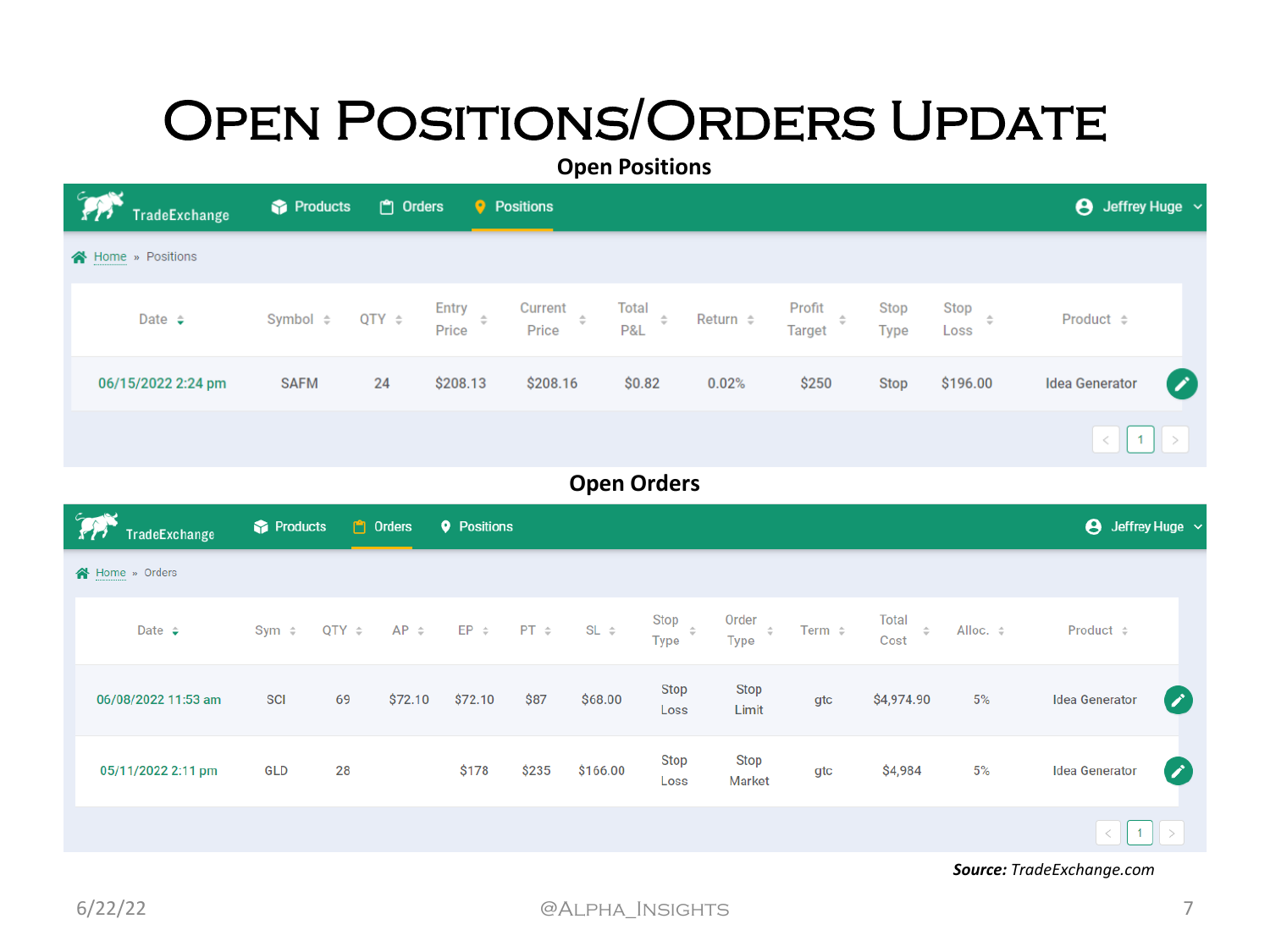## Portfolio Performance Update

*Aggregate performance statistics since inception date (11/15/21).*



*Source: TradeExchange.com*